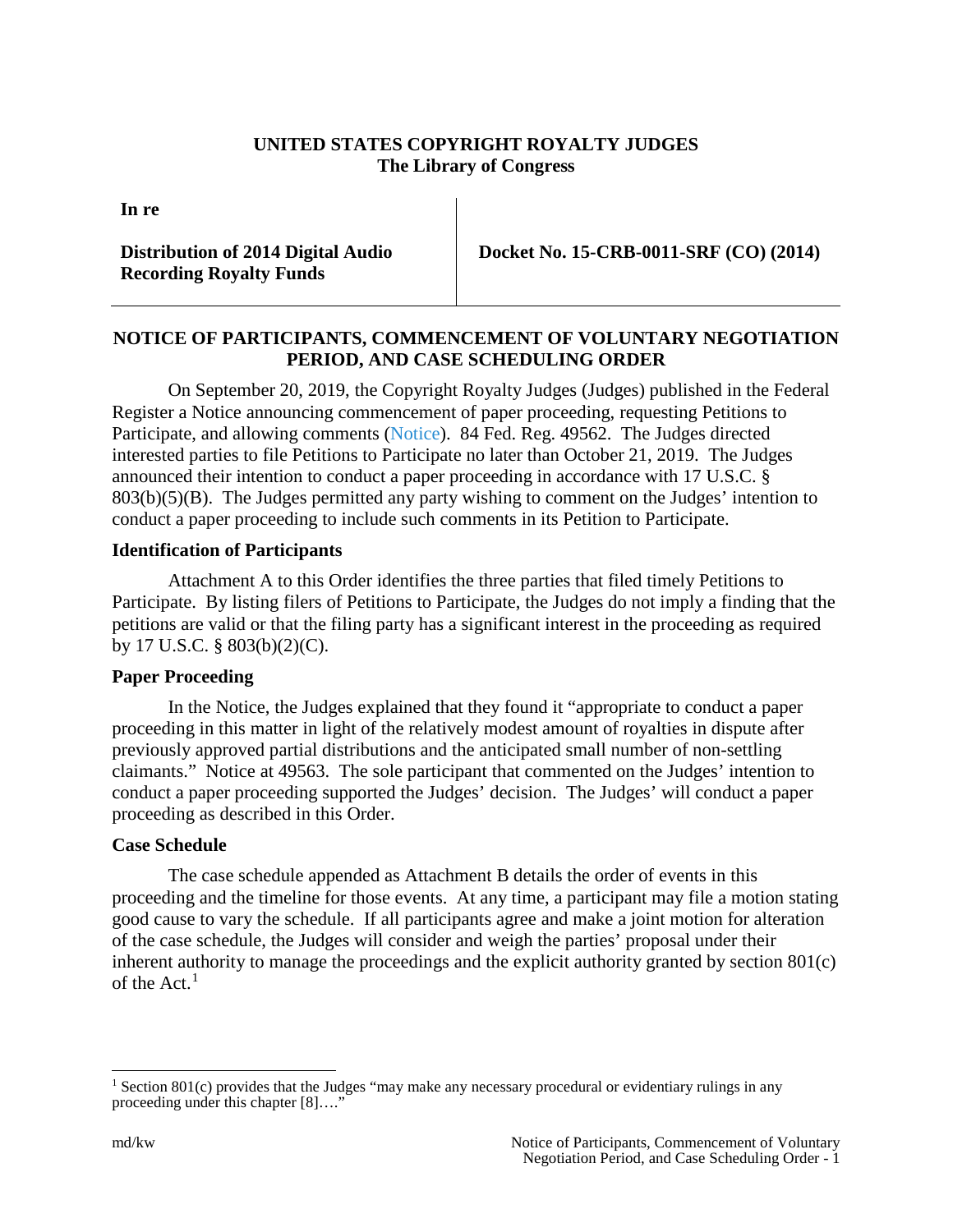#### **Negotiation Period**

Section  $803(b)(3)(A)(ii)$  of the Copyright Act requires all participants in full proceedings to engage directly or by counsel in good faith settlement negotiations aimed at resolving controversies regarding distribution of royalty funds on deposit. By this Notice, the Judges act consistently with the Congressional intent that royalty proceedings be resolved, to the extent possible, by agreement. For that reason, the Judges designate a period for negotiation in this paper proceeding. At the conclusion of the negotiation period, the parties are to submit written notification to the Judges of the status of their negotiations. Parties may submit their written notification jointly or separately.

If the royalty claimants do not reach complete agreement for each fund for each royalty year at issue, the proceeding will continue according to the case schedule appended as Attachment B. Nothing in this Order limits parties' ability to continue negotiations and reach a settlement of their differences at any time during the course of the proceeding.

## **Written Statements and Discovery Period**

On or before the date noted on Attachment B, any participant having or asserting an issue in controversy shall file its Written Direct Statement.<sup>[2](#page-1-0)</sup> The parties shall adhere to the discovery period set forth in Attachment B. On or before the date set in Attachment B, each participant may, but is not required to, file a Written Rebuttal Statement responding to each issue raised by an opposing party. Each participant may, but is not required to, file a Reply Statement on or before the deadline set forth in Attachment B addressing specifically issues raised in the Rebuttal Statements.

#### **Joint Settlement Conference**

Following filing of all statements and legal arguments, the parties shall engage in a Joint Settlement Conference. If the participants' Joint Settlement Conference Report does not indicate full and final settlement of all issues with all parties, the Judges will make and publish their determination after consideration of the filed statements.

#### **Order**

The Judges hereby **ORDER** that all participants adhere to the case schedule attached to this Order as Attachment B and refer to the foregoing narrative as needed for interpretation of the schedule. The Judges may sanction any participant that fails to follow the schedule or, if in doubt, fails to seek clarification of the schedule and its requirements.

## **SO ORDERED.**

f. M. Fler  $\frac{16:56:57-04'00'}{16:56:57-04'00}$ 

Digitally signed by Jesse Feder Date: 2019.10.25

Jesse M. Feder Chief Copyright Royalty Judge

DATED: October 25, 2019.

<span id="page-1-0"></span><sup>&</sup>lt;sup>2</sup> Unless the Judges order otherwise, all participants shall file electronically using eCRB and shall receive relevant documents electronically through eCRB. *See* 37 C.F.R. §§ 350.5, 350.6.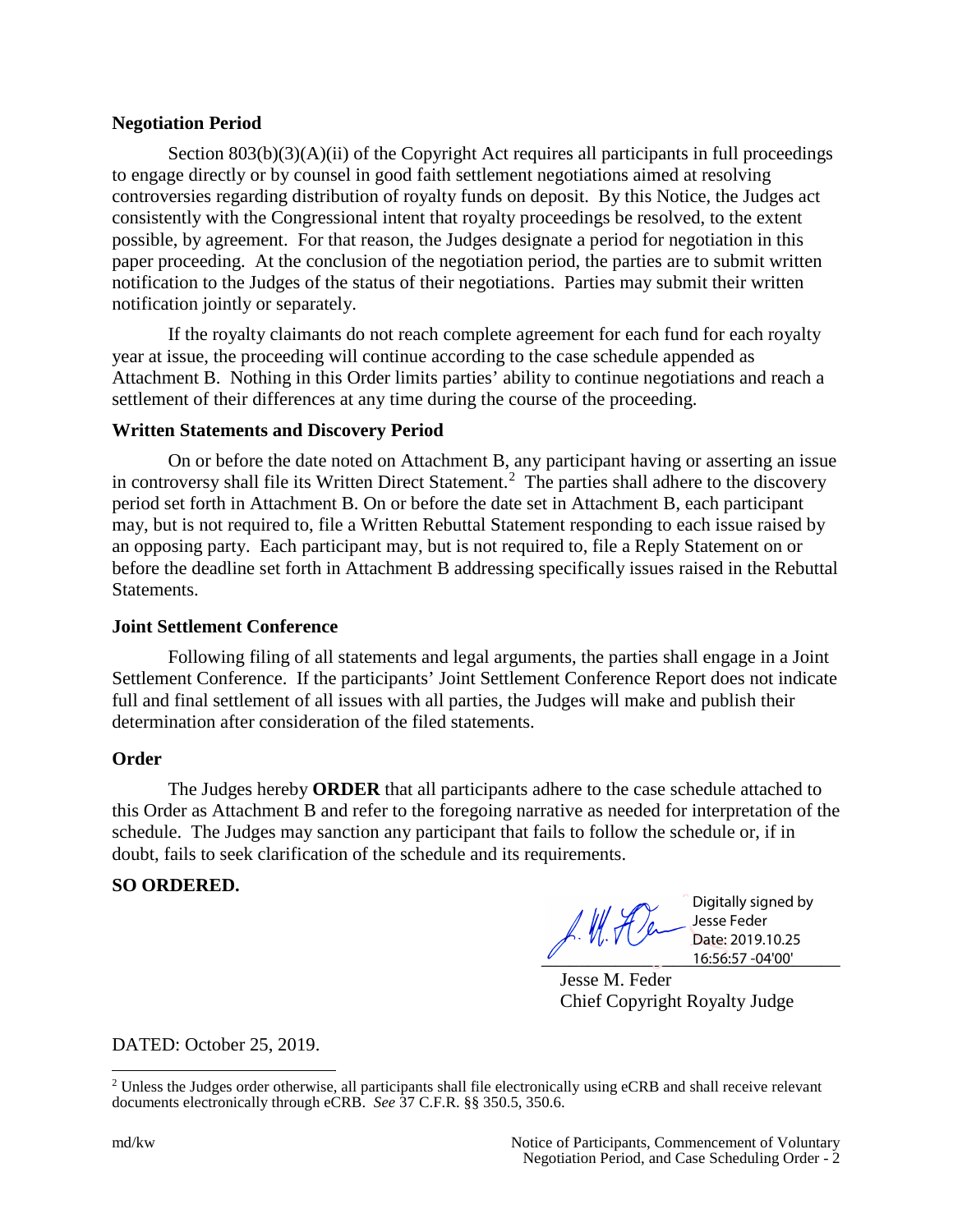# **ATTACHMENT A Participants**

Mr. David Powell, *pro se* P.O. Box 010950 Miami, FL 33101

Mr. Eugene Curry, *pro se* 4000 Gypsy Lane, Apt 245 Philadelphia, PA 19129

Alliance of Artists and Recording Companies Represented by Linda R. Bocchi, Esq. Alliance of Artists and Recording Companies 700 N. Fairfax Street, Suite 601 Alexandria, VA 22314